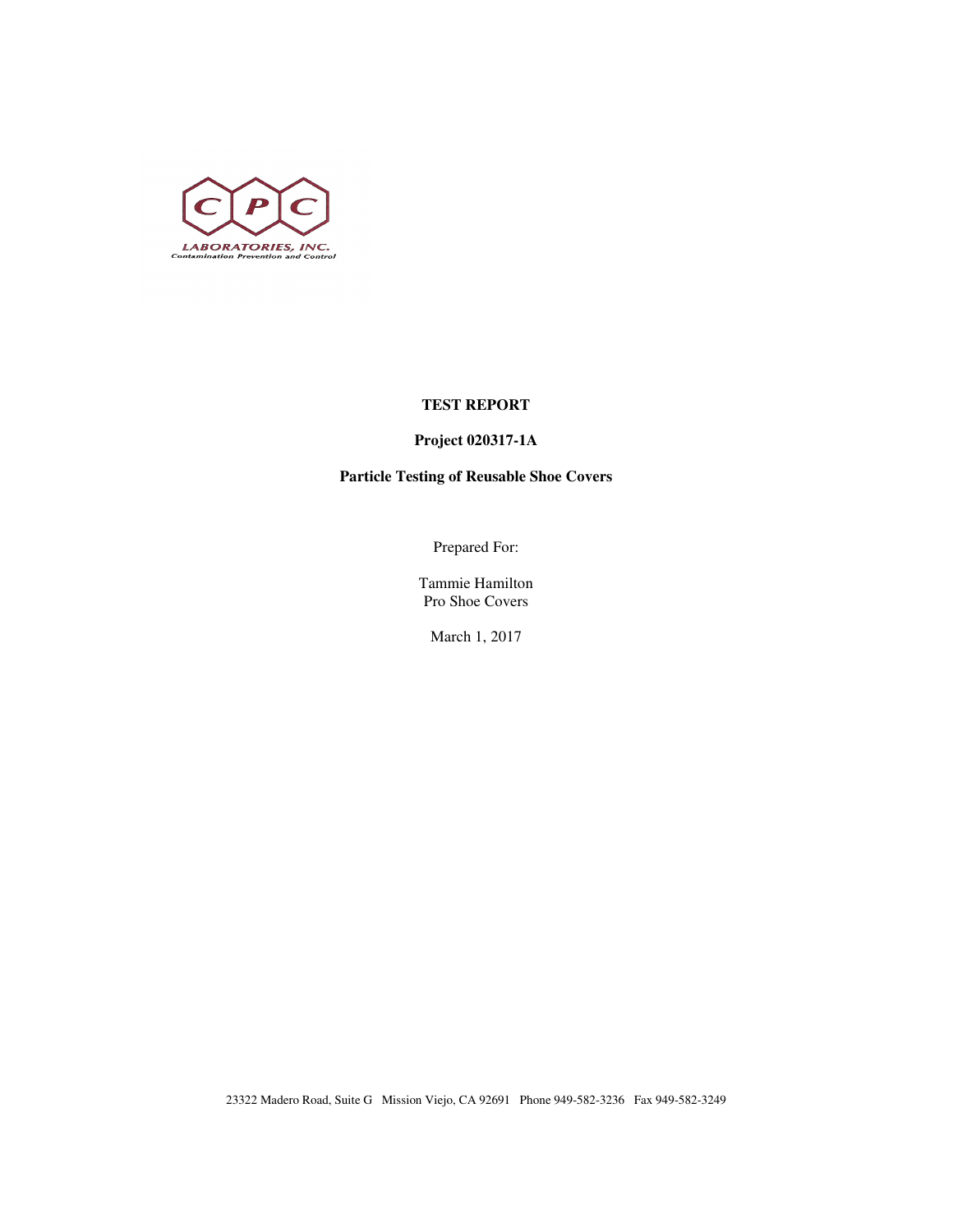

#### **Request**

Helmke Drum particle testing of reusable shoe covers

### **Sample Description**

Reusable black shoe covers with fabric upper and PVC sole, area = 5.17 square feet/pair Six pairs, Size Medium, cleanroom laundered and packaged

### **Test Method**

Particle testing was performed per IEST-RP-CC003.4, Appendix B, Section B.2.5. One pair of shoe covers was placed in the Helmke Drum and tumbled for ten minutes. Particles emitted from the shoe covers were enumerated using a Met-One Model A2400 Laser Particle Counter at a flow rate of 1 cfm. The average number of particles >0.3um, >0.5um, >1.0um and >05.0um emitted per minute per square foot is reported. Results are corrected for the method blank and have been compared to the IEST cleanliness specifications. Testing was repeated for two additional pairs of shoe covers.

### **Test Results**

Particles/minute/square foot

|                     | Pair $#1$ | Category | Pair #2 | Category | Pair #3 | Category |
|---------------------|-----------|----------|---------|----------|---------|----------|
| Particles > 0.3um   | 426       | ш        | 303     |          | 112     |          |
| Particles > 0.5um   | 57        |          | 48      |          | 20      |          |
| Particles $>1.0$ um | 7.1       | N/A      | 13      | N/A      | 6.0     | N/A      |
| Particles $>5.0$ um | 07        | N/A      | 3.8     | N/A      | 0.8     | N/A      |

#### **Discussion**

The IEST particle limits, converted to a per square foot basis, are given below:

| Category | Particles > 0.3um | Particles > 0.5um |
|----------|-------------------|-------------------|
| л.       | <34.1             | 20.1              |
| Н        | $34.1 - 341$      | $20.1 - 201$      |
| ш        | $341 - 3414$      | $201 - 2008$      |

At the >0.3um particle size range, two pairs of shoe covers were classified as Category II and one pair was classified as Category III. At the >0.5um particle size, one pair of shoe covers was classified as category I and two pairs were classified as Category II. There are no IEST limits for particles >1.0um and >5.0um.